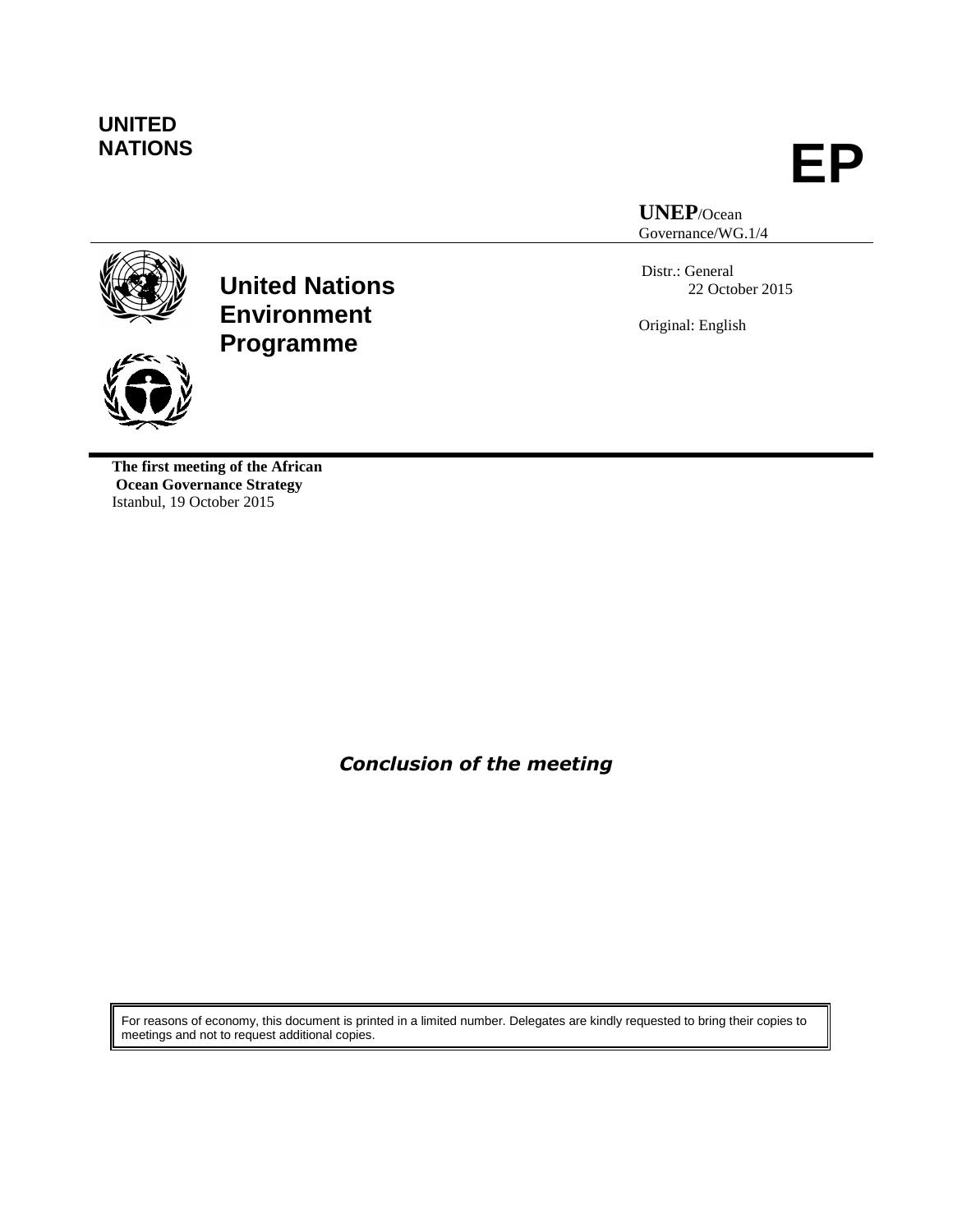### **Planning Meeting for the Development of the Ocean Governance Strategy for Africa Region Conclusions Istanbul, Turkey – 19 October 2015**

#### **I. Background**

- 1. At the Fifteenth Ordinary Session of the African Ministerial Conference on Environment (AMCEN) in March 2015, in Cairo, Egypt, the African Ministers agreed on the Cairo Declaration. As stated in the paragraph 14 of the Cairo Declaration, African Ministers decided to develop an ocean governance strategy in Africa in accordance with the United Nations Convention on the Law of the Sea, Regional Seas Conventions as well as the Strategies set by the African Union, namely the African Integrated Maritime Strategy 2050 (AIMS 2050) and Agenda 2063: Africa We Want.
- 2. UNEP's work on ocean governance has been undertaken through the Regional Seas Programme. There are eighteen Regional Seas Conventions and Action Plans across the world, of which seven Regional Seas are administered by UNEP. Four Regional Seas Conventions include Africa's oceans and seas: Abidjan Convention, Barcelona Convention, Nairobi Convention and Jeddah Convention.
- 3. These four Regional Seas have facilitated and supported collaboration mechanisms among neighbouring countries. On the basis of that experience and to respond to the call of the Cairo Declaration, the four Regional Seas Conventions have been exploring ways to consolidate and harness the natural blue capital potential of the oceans and seas in Africa as part of their contribution to Agenda 2063 and the Africa Integrated Marine Strategy 2050 (AIMS).

#### **II. Ocean Governance Planning Meeting**

- 4. The first planning meeting for the development of the African Ocean Governance Strategy was held on 19 October 2015 in Istanbul, Turkey with the aim of discussing the process of development of the African Ocean Governance Strategy as stated in the Cairo Declaration. The four Regional Seas Programmes heads of secretariats participated the meeting. A full list of participants of the meeting is shown in Annex 1. The meeting agenda is included as Annex 2.
- 5. The meeting started with the opening remarks by Mr. Robert Wabunoha who represented the UNEP Regional Office for Africa (ROA). He welcomed the participants and outlined the background and the objectives of the meeting highlighting: 1) how to develop ocean strategy for Africa and (2) how to organise the Regional Conference in 2016. Ms Mette Wilkie, Director of UNEP Division of Environmental Policy Implementation (DEPI), thanked Black Sea Commission for hosting the meeting. She highlighted that the development of African Ocean Governance goes hand in hand with the SDGs and current development of ABNJ discussion. She stressed that Regional Seas Conventions in Africa are vehicles for the ocean governance and Africa is leading continent-wide Ocean Strategy.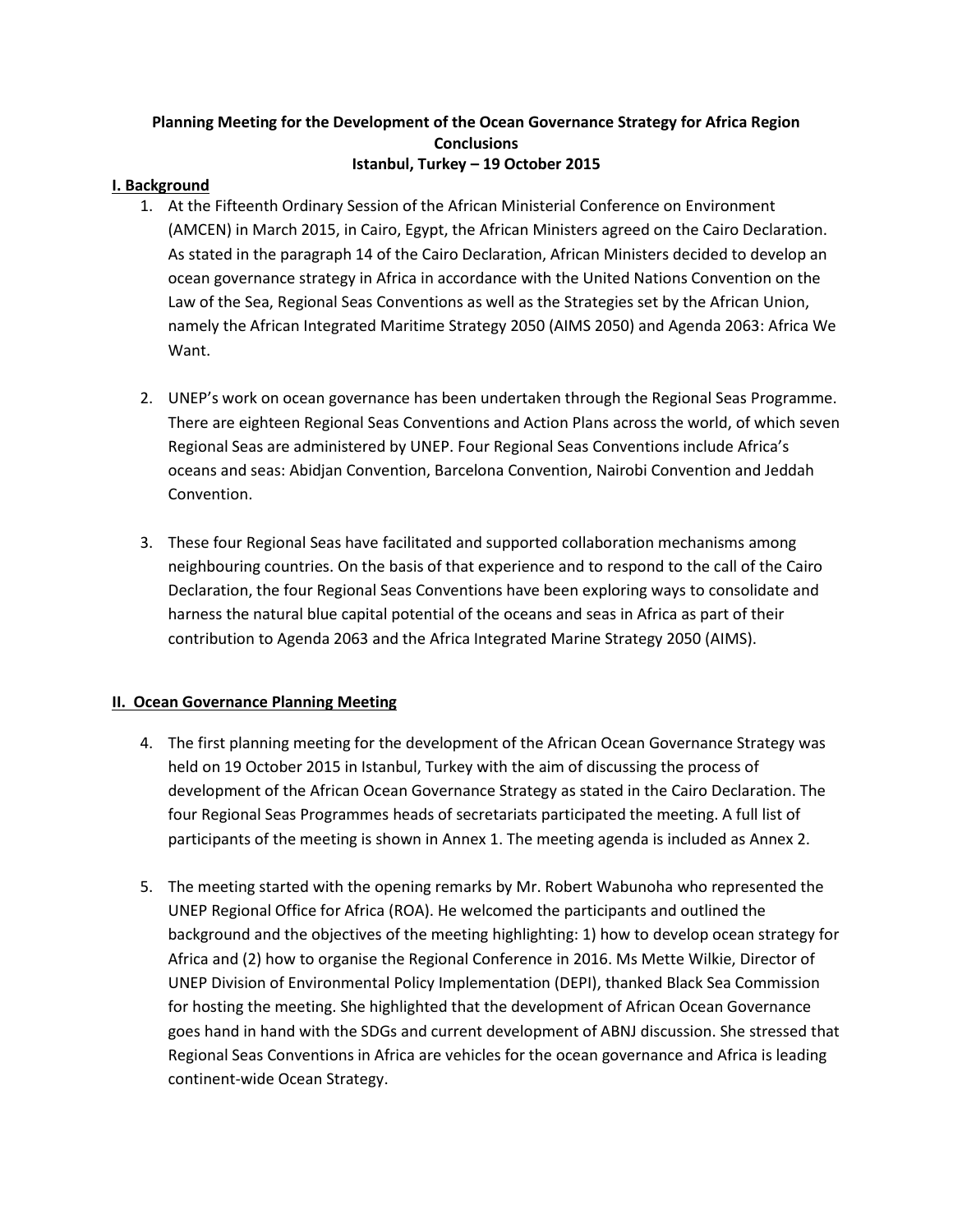#### **III. Potential Challenges for development of an African Ocean Governance Strategy**

6. Mr. Dixon Waruinge, Nairobi Convention, stressed that the African Union's involvement and engagement of the Contracting Parties of each convention are crucial for a successful African Ocean Governance Strategy. Mr. Gaetano Leone, Barcelona Convention, pointed out the strong differences existing in terms of constituencies of the relevant Regional Sea Conventions. Mr. Ahmed Khalil, PERSGA, also added that there are member states at PERSGA that are not in the AU.

## **IV. Discussion on the process of developing the African Ocean Strategy**

- 7. Mr. Gaetano Leone, Barcelona Convention, stated that the analysis of the current initiatives on African oceans and seas will be a good start to develop the African Ocean Strategy. He also stated that a clarification on what is expected to be delivered by 2016 is needed.
- 8. The meeting participants agreed that by 2016 the working group will (1) conduct a scoping analysis of existing ocean strategies and governance mechanisms including gap analysis if necessary (Analysis of Regional Governance Structures); (2) analyse elements to be included in the Strategy based on well-recognised principles; and (3) conduct stakeholder consultations (AMSEM member countries as well as stakeholders at different levels). The participants agreed that the initial analysis needs to define what African Ocean Governance Strategy is. The strategy needs to be concise and strategic rather than going into details of actions for implementation that may be left to a later stage.

## **V. Analysis of existing Regional Governance Structures (scoping study / analysis)**

- 9. The meeting participants agreed that an in-house scoping study (Analysis of Regional Governance Structures) will be conducted. It needs to define what Ocean Governance is and what African Ocean Governance Strategy is. This analysis will lead to a draft strategic framework to be presented at the Regional Conference.
- 10. The scoping study needs to be based on the AIMS2050 and Agenda 2063 and other regional plans, identifying current gaps. The analysis will address following issues:
	- (1) Definition of ocean governance;
	- (2) Global discussion of ocean governance (issues of continental shelf, climate change, BBNJ/ABNJ and the SDGs);
	- (3) Existing legal and institutional framework and instruments on ocean governance;
	- (4) Major elements from the existing studies in Africa such as Blue Print in Abidjan Convention;
	- (5) National level analysis to identify good practices and examples in Africa;
	- (6) Mechanisms for science-policy dialogue;
	- (7) Role of UNEP and Regional Seas for the implementation of the African Ocean Governance Strategy; and
	- (8) Issues related to LMEs.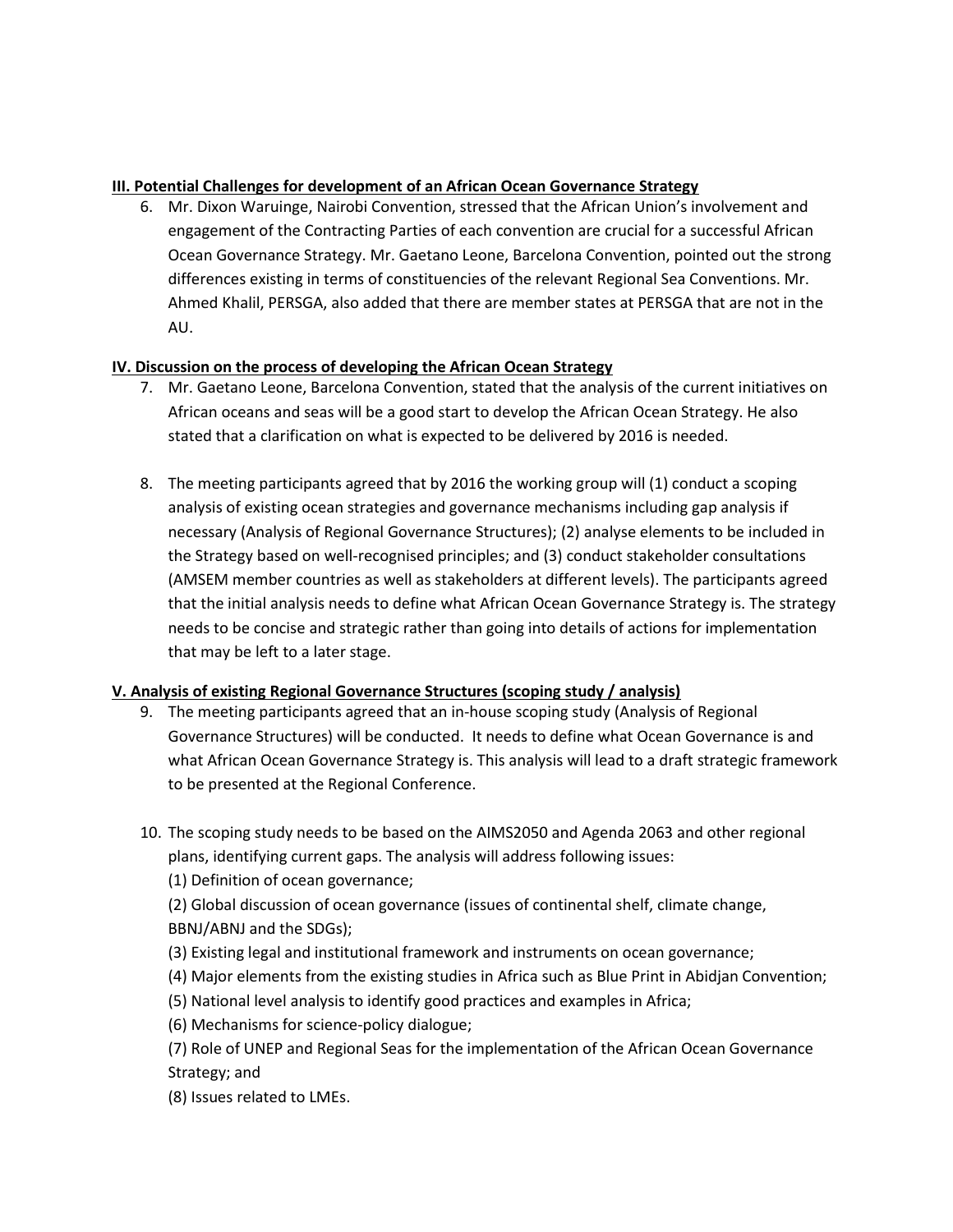The paper will also link this regional discussion to global discussion so that the African Process will feed into the global processes and debates. The scoping analysis will need to be stored in a way that will continue to be available in the future.

#### **VI. A Panel of Government-designated Experts (PGE)**

- 11. Mr. Takehiro Nakamura, UNEP, proposed that a Panel of Government-designated Experts (PGE) be established to review a draft Strategic Framework. Each of the four (4) Regional Seas Programmes in Africa would request their Parties to nominate experts in participating in the PGE. Other stakeholders including regional and international organization would also be able to join the PGE. Once the key elements of the draft Strategic Framework is ready, a Regional Conference will be held around October 2016 to review and agree on the draft Framework, which will be further developed into the African Ocean Governance Strategy.
- 12. Mr. Dixon Waruinge added that the experts from secretariats also need to be included in the PGE. Mr. Ahmed Khalil, PERSGA, pointed out the nomination process needs to be fair to all the countries. However, UNEP does not have a specific budget to this African Ocean Strategy at this moment and thus donors are needed to support the participation to the PGE process.
- 13. The participants agreed that this discussion on African Ocean Governance needs to be elevated inside UNEP. This working group, therefore, requested UNEP that this Ocean Governance process needs to be placed as a high priority issue across divisions. This issue should also be ideally reflected to the UNEP PoW. Africa is leading the regional ocean governance process and the discussion in Africa should into fed into international ocean governance discussions. The participants agreed to create a proposal as Working Group based on the in-house scoping study which could be used to approach potential donors.

## **VII. Outline of African Ocean Strategy**

l

- 14. The participants were invited to discuss the outline of the Strategy document based on the proposed structure provided by UNEP $^1$  (Annex 3).
- 15. The participants agreed that the strategy would be developed on the basis of an integrated, cross-sectoral approach focusing on issues such as cooperation, management and economic development.
- 16. This strategy will be based on principles such as the Importance of the regional dimension, precautionary principle, polluter-pays principle, inclusiveness, universality, integration. The strategy should enable implementation of management tools including ecosystem based management, Blue economy, and MSP. Thus the Strategy would address the following strategic

 $^{1}$  UNEP/ Ocean Governance/ WG.1/2 Concept note for developing Africa Ocean Governance Strategy, Annex: Proposed outline of Strategy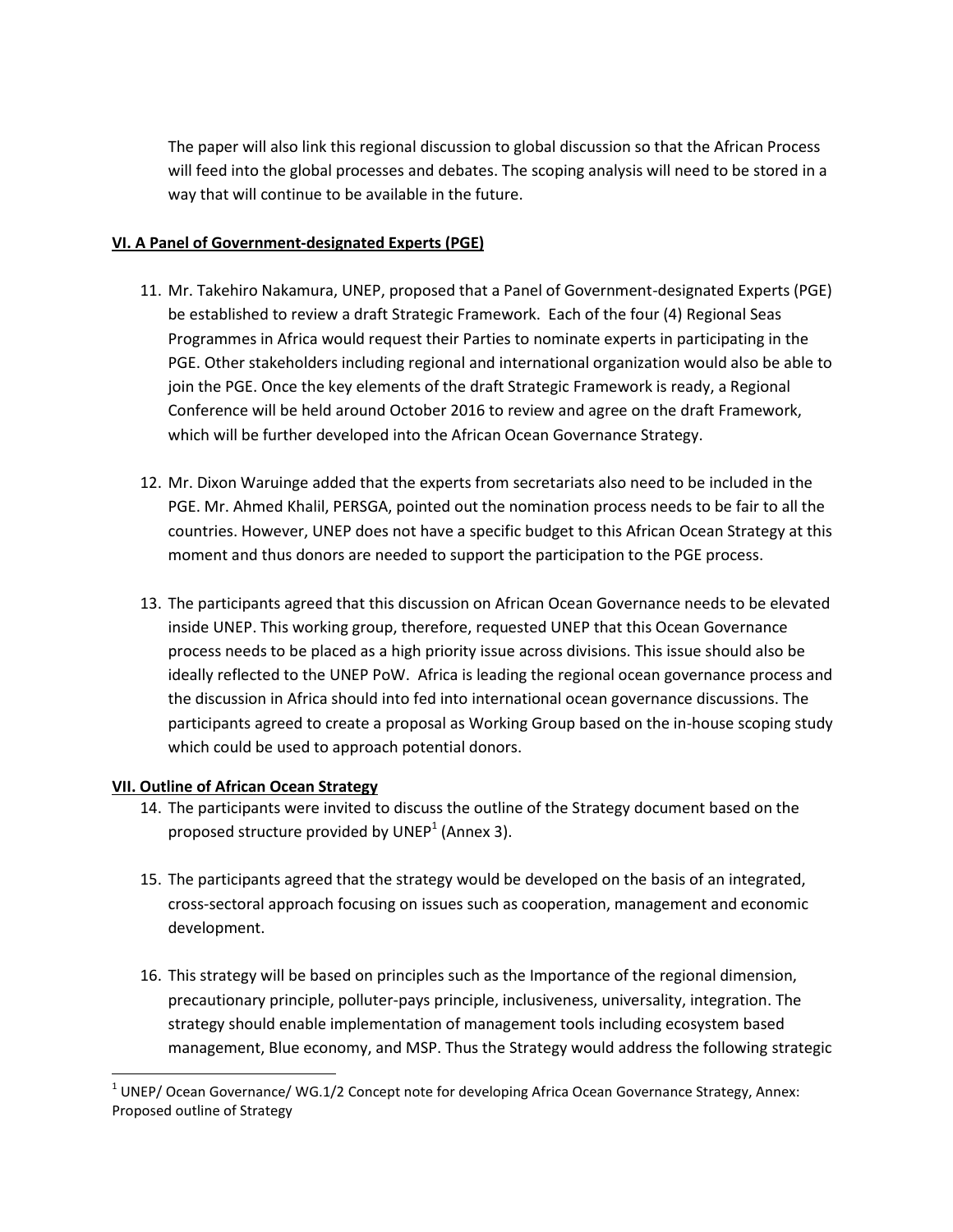options: SDG Implementation, Ecosystem-based Approach, MSP, Blue Economy, Across Subregions, Across Sectors, Science-Policy nexus, Synergies among different stakeholders (e.g. RS / RFMOs). Strategic Themes, associated with ocean management for livelihoods and growth would include energy, urban and coastal planning, tourism, oil and gas, climate change, fisheries, (ABNJ, continental shelf, etc.).

- 17. Mr. Abou Bamba, Abidjan Convention briefed the process on Blue Print for integrated Ocean Governance Strategy for Africa. The Cairo Declaration allows that process at Abidjan Convention to be linked with African-wide Ocean Strategy. The Blue Print will be ready by December 2015, and will be presented by March 2016 at a Regional Symposium. Mr. Bamba will circulate the draft of Blue Print by 23 October2015 to the meeting participants.
- 18. The participants agreed that the outline of the Strategy document will be as below:
	- a. Vision
	- b. Principles
	- c. Results of the Analysis of Step 1 (Global, Regional, National Horizons)
	- d. Strategic Options
	- e. Strategic Themes and Expected Outcomes
	- f. Means of Implementation
	- g. Monitoring and Evaluation

## **VIII. Timeline for preparation**

- 19. The working group agreed that the substantive competence for the process of preparation of the strategy would come from the UNEP DEPI, including inputs from UNEP DEWA, DELC and DTIE. The capacity of visualisation of maps, for example, exists in UNEP DEWA including possible connections with UNEP Live. Thus UNEP DEPI will be in charge of the preparation of the scoping paper proposed. This paper should include substantive inputs from Regional Seas Convention secretariats. ROA will provide the political support and coordinate with AUC together with review of the documentation.
- 20. The term of reference (TOR) for defining the scope of this analysis will be prepared before the end of 2015. A telephone conference will be organised before the end of this year to agree on the TOR.
- 21. It should be noted that the EU ocean governance process is ongoing in parallel to this African process and the experience can be shared among the two processes.

## **IX. Organisation of the Regional Conference (October of 2016)**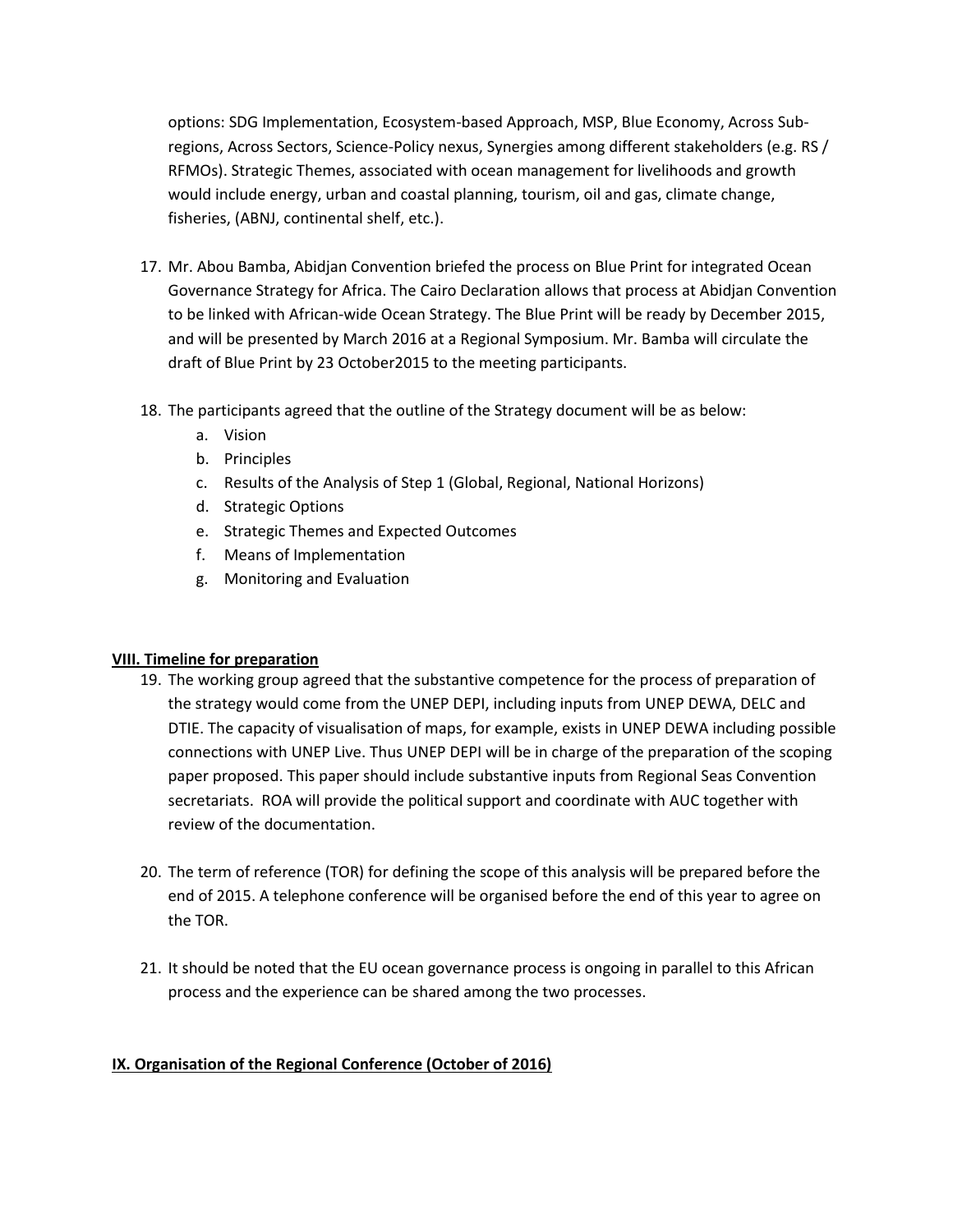- 22. Mr. Takehiro Nakamura, UNEP, further presented a proposal on the organization of the Regional Conference. The participants pointed out that the timing of the conference is important in the context of other ongoing political initiatives. UNEP ROA is responsible for the organisation of the Regional Conference and suggested organising the conference in October 2016 with the divisions and regional seas secretariats headed by DEPI providing the substantive support.
- 23. Based on the proposal presented, the participants agreed that the regional Conference will serve four purposes:
	- 1) Discuss how to harness the natural blue capital of the oceans and seas on the African continent as a contribution to the development of Africa;
	- 2) Discuss how to use the existing national and regional ocean governance frameworks to strengthen the regional governance mechanisms of oceans and seas in Africa in the context of the environment and ecosystems;
	- 3) Review a drat strategic framework and provide guidance to further submission to AMSEN/AU; and
	- 4) Discuss implementation of the SDG 14 whiten the African Ocean Governance Framework.
- 24. The potential participants will be 100-200 people. The participants of the Regional Conference could include: Ministries of environment; fisheries; economics; foreign affairs, sector specialists such as mining and energy; other regional institutions; and NGOs. However, the availability of financial supports to the participants will depend on funding.
- 25. UNEP ROA will take the lead for the selection of the host country of the Regional Conference bearing in mind Cairo as President of AMCEN, the headquarters of Nairobi and Abidjan convention and Addis Ababa the political capital of Africa and other related political arrangements.

## **X. Recommendation**

- 26. The working group requested UNEP that this African Ocean Governance process needs to be put at a high priority across UNE since this process will feed into international discussion on ocean governance. It could also be reflected in UNEP PoW or MTS.
- 27. The working group request that the technical competence come from the UNEP DEPI, including the inputs from UNEP DEWA, DELC and DTIE.
- 28. The working group request UNEP to identify possible funds for the development of African Ocean Governance Strategy.
- 29. The working group propose that African Ocean Governance is also brought to the attention of UNEA 2.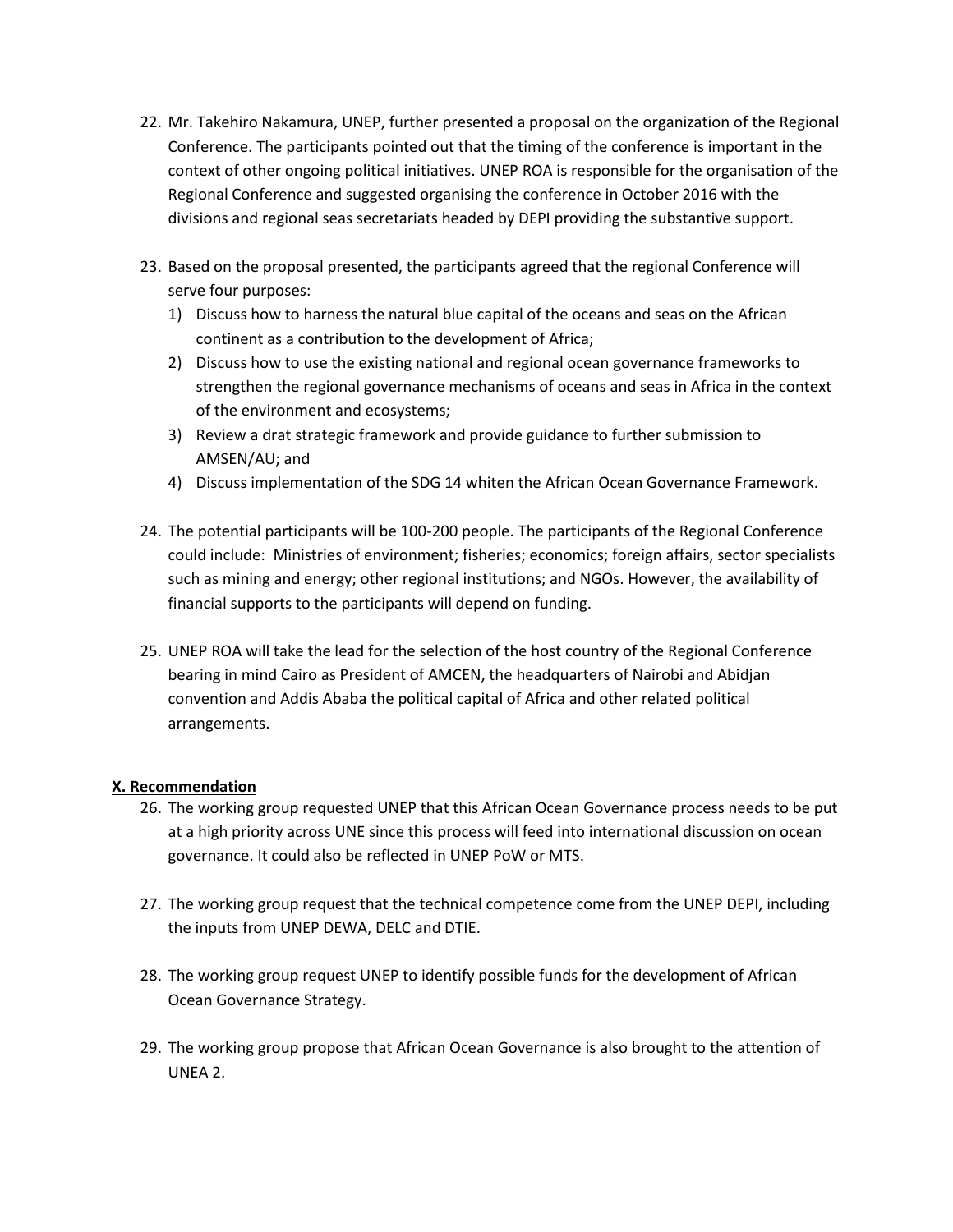#### **XI. Closure of the meeting**

- 30. Mr. Gaetano Leone, Barcelona Convention reported the summary of discussion to the Director of DEPI, UNEP, Ms. Mette Wilkie and to the 17 RSCAP meeting.
- 31. Ms. Mette Wilkie emphasized the importance of the engagement of stakeholders in order to get future endorsement. The working group responded that once the scoping is done, the working group will invite stakeholders for their inputs. An online consultation could be an option.
- 32. The participants agreed that a list of possible opportunities for consultation at relevant meetings will be produced by UNEP DEPI. AMSEN's special session in March 2016 could be used to inform the stakeholders on the African Ocean Governance process. However, the Regional Fisheries Organisations need to be invited in the session. Mr. Roberto Wabunoha, UNEP ROA, will follow up the possibility of presentation at the next AMCEN special session.
- 33. Ms. Mette Wilkie, UNEP closed the meeting, thanking all the participants for their valuable contributions. Mr. Gaetano Leone will report to the other Regional Seas Colleagues on 20 October 2015 at the first session. The meeting closed at 17:15 on 19 October 2015.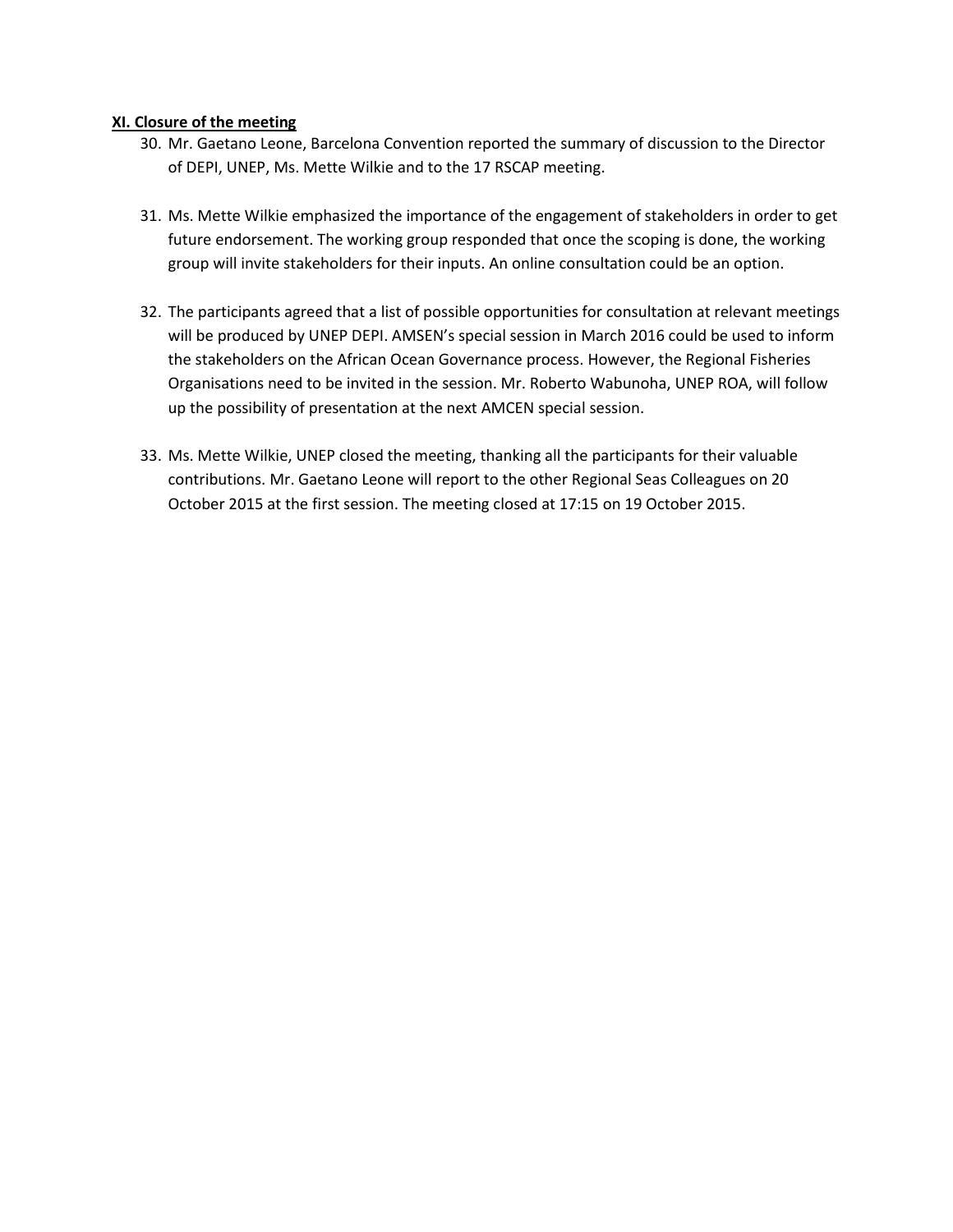| <b>Annex 1 List of Meeting Participants</b>       |                                                                                                                                                                                                                                                                                                                                                |                |                                                                                                                                                                                                                                                 |  |  |
|---------------------------------------------------|------------------------------------------------------------------------------------------------------------------------------------------------------------------------------------------------------------------------------------------------------------------------------------------------------------------------------------------------|----------------|-------------------------------------------------------------------------------------------------------------------------------------------------------------------------------------------------------------------------------------------------|--|--|
| <b>Regional Seas Conventions and Action Plans</b> |                                                                                                                                                                                                                                                                                                                                                |                |                                                                                                                                                                                                                                                 |  |  |
| 1                                                 | <b>Nairobi Convention</b><br><b>Mr. Dixon Waruinge</b><br>Head<br>Nairobi Convention<br>Division of Environmental Policy Implementation<br>(DEPI), P. O. Box 30552, Nairobi, Kenya<br>Email: dixon.waruinge@unep.org                                                                                                                           | $\overline{2}$ | <b>Barcelona Convention</b><br><b>Mr. Gaetano Leone</b><br>Coordinator,<br>Coordinating Unit for the Mediterranean Action Plan<br>48 Vassileos Konstantinou Avenue<br>P. O. Box 18019, 116 35 Athens, Greece<br>Email: gaetano.leone@unepmap.gr |  |  |
| 3                                                 | <b>PERSGA</b><br>Dr. Ahmed S. M. Khalil<br>Regional Programme Coordinator<br>Living Marine Resources and Climate Change<br>The Regional Organization for the Conservation of the<br>Environment of the Red Sea and Gulf of Aden (PERSGA)<br>P.O. Box 53662, Jeddah 21583<br>Kingdom of Saudi Arabia<br>Email: ahmed.khalil@persga.org          | 4              | <b>Abidjan Convention</b><br>Mr. Abou Bamba<br><b>Regional Coordinator</b><br>Abidjan Convention Secretariat<br>Division of Environmental Policy Implementation (DEPI),<br>Abidjan, Cote d'Ivoire<br>Email: abou.bamba@unep.org                 |  |  |
|                                                   | <b>Coordination</b>                                                                                                                                                                                                                                                                                                                            |                |                                                                                                                                                                                                                                                 |  |  |
| 5                                                 | UNEP/DEPI<br><b>Mr. Takehiro Nakamura</b><br>Chief<br>Marine & Coastal Ecosystems Unit<br>Division of Environmental Policy Implementation<br>PO Box 30552, 00100<br>Nairobi, Kenya<br>Email: Takehiro.nakamura@unep.org                                                                                                                        | 6              | UNEP/ROA/DELC<br>Mr. Robert Wabunoha<br>Programme officer<br>Regional Office for Africa (ROA)<br>PO Box 30552, 00100<br>Nairobi, Kenya<br>Email: robert.wabunoha@unep.org                                                                       |  |  |
| $\overline{\mathbf{z}}$                           | UNEP/DEPI<br>Ms. Heidi Savelli<br>Programme Officer<br>Global Programme of Action for the Protection of the<br>Marine Environment from Land-based Activities (GPA),<br>Marine and Coastal Ecosystems Branch Division of<br><b>Environmental Policy Implementation</b><br>PO Box 30552, 00100<br>Nairobi, Kenya<br>Email: heidi.saveli@unep.org | 8              | UNEP/DEWA<br>Ms. Joana Akrofi<br>Programme Officer<br>Division of Early Warning and Assessment<br>United Nations Avenue, Gigiri<br>PO Box 30552, 00100<br>Nairobi, Kenya<br>Email: joana.akrofi@unep.org                                        |  |  |
| 9                                                 | UNEP/DEPI<br>Ms. Kanako Hasegawa<br>Associate Programme Officer<br>Regional Seas Coordination Unit,<br>Division of Environmental Policy Implementation<br>PO Box 30552, 00100<br>Nairobi, Kenya<br>Email: kanako.hasegawa@unep.org                                                                                                             |                |                                                                                                                                                                                                                                                 |  |  |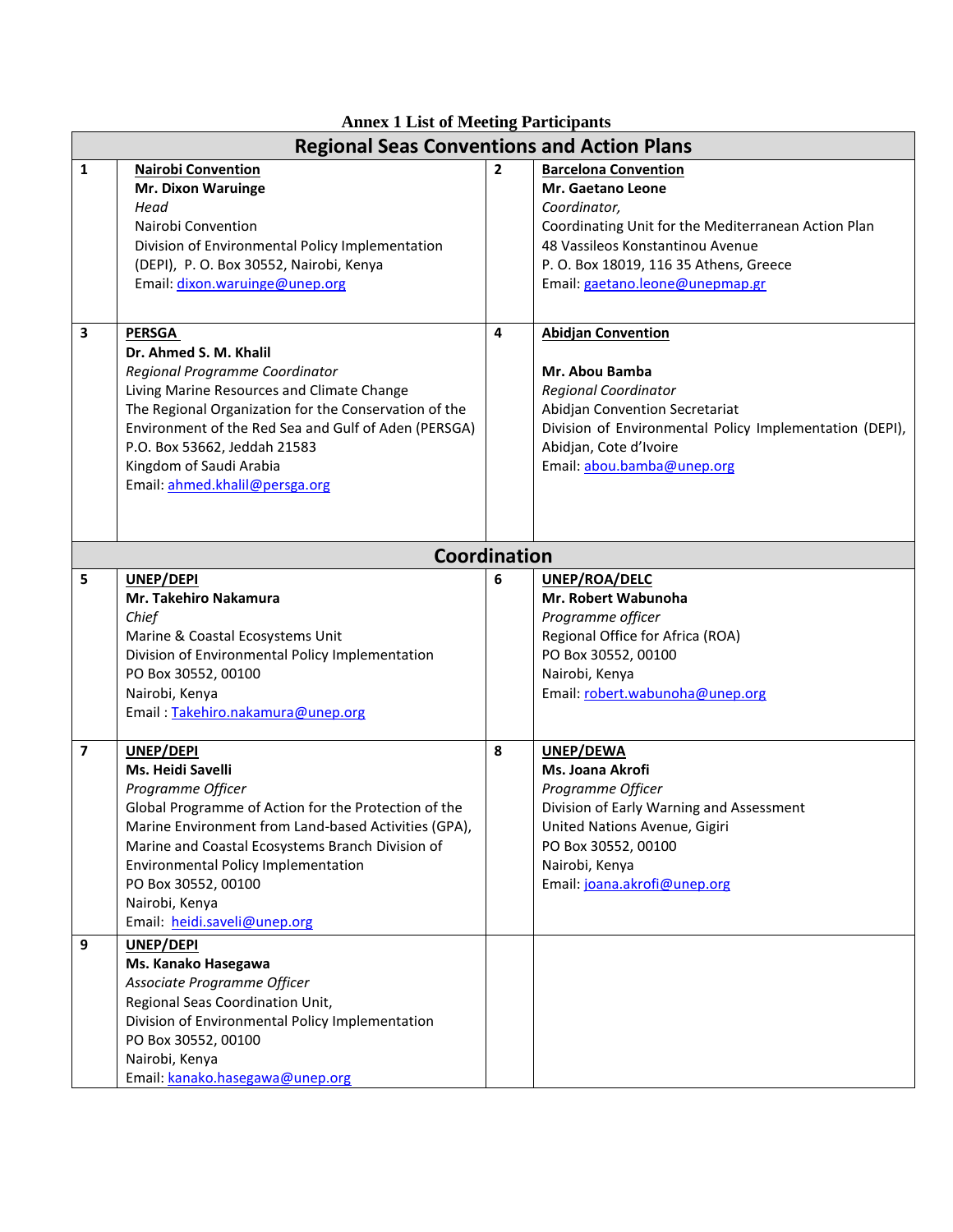| <b>Annex 2 Meeting Agenda</b> |                                                                                                            |                                                 |  |  |  |
|-------------------------------|------------------------------------------------------------------------------------------------------------|-------------------------------------------------|--|--|--|
| <b>Timing</b>                 | <b>Activities</b>                                                                                          | <b>Responsible</b>                              |  |  |  |
|                               | 19 October 2015                                                                                            |                                                 |  |  |  |
| 0900-0915                     | Opening of meeting<br>$\bullet$<br>Objective of meeting<br>Adoption of agenda and programme                | <b>UNEP Regional Office</b><br>for Africa (ROA) |  |  |  |
| 0915-1000                     | Background to need for a regional ocean<br>governance strategy<br>Discussion                               | <b>UNEP Regional Office</b><br>for Africa       |  |  |  |
| 1000-1045                     | Presentation of a proposal on the development of<br>the ocean governance strategy for Africa<br>Discussion | <b>UNEP DEPI</b><br>Participants                |  |  |  |
|                               |                                                                                                            |                                                 |  |  |  |
| 1045-1100                     | Coffee/tea break                                                                                           |                                                 |  |  |  |
| 1100-1230                     | Presentation and discussion of the possible outline<br>of the strategy                                     | Participants                                    |  |  |  |
| 1230-1400                     | Lunch break                                                                                                |                                                 |  |  |  |
| $1400 - 1500$                 | Discussion on the organisation of the regional<br>conference                                               | <b>UNEP DEPI</b> and<br>Participants            |  |  |  |
| 1500-1530                     | Coffee/tea break                                                                                           |                                                 |  |  |  |
| 1530-1630                     | Presentation and discussion of the draft conclusions<br>for agreement                                      | <b>UNEP DEPI</b>                                |  |  |  |
| 1630                          | Closure of the Meeting                                                                                     |                                                 |  |  |  |